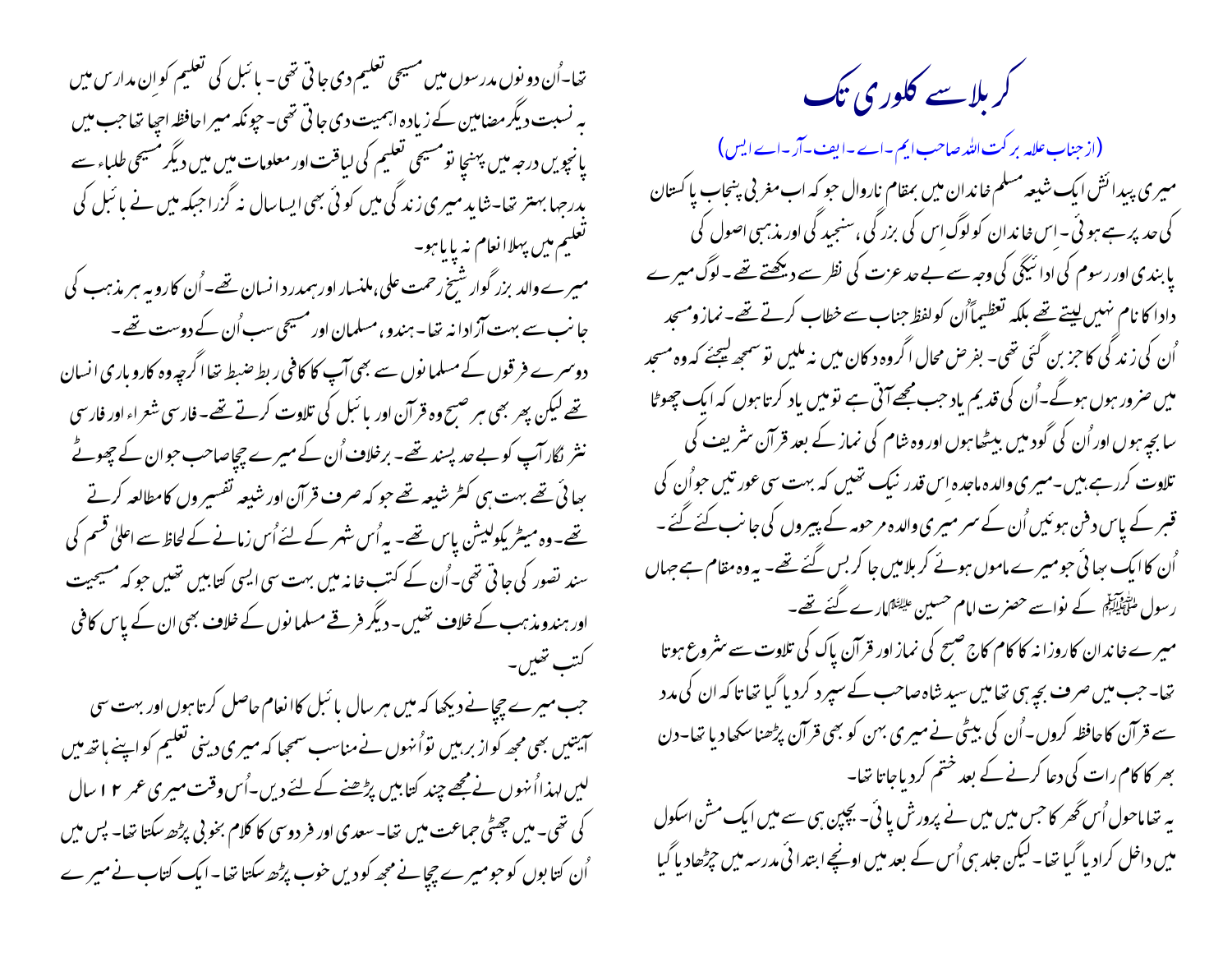حسُكين -حسُكين -حسُكين -حسُكين شهد کر بلاحسُین ایک بار ہم نے ککھنو سے ایک ذاکر بلایا (واقعات جنگ کر بلا کا ذکر کرنے والا ) اُس کے یاس ایک ڈنڈا تھا جس میں قریباً ایک در حن تیز چھر یا بندھی ہوئیں تھیں۔اُس نےاُن چھریوں سے اپنے تمام شانے زخمی کرڈالے۔حوش عقیدت میں میں نے چھریاں اپنے پاتھ میں لے لیں اور اپنے شا نوں کو بری طرح زخمی کرڈالامیر ے ماموں نے زبردستی میرے ہاتھوں سے اُن کو حجیبن لیا۔اس واقعہ سے میں اپنے حوش وخروش اور پاکبازی میں مشور ہو گیا۔ ایک واقعہ میرے بچپن کاہے مجھ کو یاد ہے۔ چند مسیحی ُمبشر بازار میں منادی کررہے تھے۔اُن میں سے ایک یو۔پی کے مسٹر ٹامس تھے۔وہ ایک رنگ ریز ( کیپڑے رنگنےوالا ) کی د کان کے پاس منادی کررہے تھے کہ یک لخت وہ رنگ ریز حوایک مسلم تھااور نہایت قومی ہیکل تھا لگلااور جا کرمسٹر ٹامس کے منہ پر تھوک دیااور زور کا طمانچہ بھی اُن کے گال پر رسید کیا۔لوگوں کو امید تھی کہ اب لڑائی ہوجائے گی کیونکہ مسٹر ٹامس بھی کافی تندرست تھے۔لیکن برخلاف اس کے مسٹر ٹامس نے اپنارومال لکالااور اپنے گال کو پونچھ لیااور منادی کرناسٹروع کردی۔مسٹر ٹامس نے اس مسلم رنگ ریز سے کہا "خدا تم کو بر کت دے " یوں وہ منادی کرتے رہے۔ ر نگ ریزا بنی د کان میں خاموش واپس چلا گیا۔مسٹر ٹامس کے اس روپہ نے لوگوں پر ا یک بہت احیاا ثر پیدا کیا۔اس واقعہ نے مجھ کو سمر تا پا بلادیا۔ کیونکہ میں خیال کرتا تھا کہ مسیح کا پہاڑی وعظ ایک عنیر عملی تعلیم ہے اور قابل قسول نہیں ہے۔

اُو پر بهت اثر کیا۔اس کا نام زیدۃ الااقوال فی تمریح القرآن علیٰ انجیل تھا۔اس کتاب میں مسیحیت اور اسلام کاموازا نہ تھا۔ حس میں بائبل کی آیات کے حن میں تردید اور تنقید مندرج تھی۔اس کتاب کومیں ہر وقت پڑھتا تھا۔میں وہاں جاتا تھاجہاں مسیحی بازاروں میں منادی کرتے تھے۔میں اُن سے حجت کرتا تھااور اُن کو بڑی مشکل میں ڈالتا تھا۔ اُن کتا بوں کے زیر اثر حبومسیحیت کے خلاف تھیں میں ایک بار متی رسول کی انجیل کو جلا ڈالا۔ میں ایک دن حیراغ جلائے اس کتاب کو پڑھ رہا تھا۔معلوم نہیں کون سامضمون تھا حومیں پڑھ رہا تھامیں نے حیراع کی لومیں کتاب لگادی اور جلاڈالی۔میری والدہ بہ دیکھ کر ڈر کئیں لیکن میں نے اُن کو دلاسا دیا اور بتا پا کہ میں نے ایک انجیل جلادی ہے۔لیکن اُن کی آواز نے والد صاحب کو بھی ادھرمتوجہ کردیاوہ کھرے میں آئے اور انہوں نے مجھ کو کا ٹی تنسہ کی۔اُنہوں نے <sub>ک</sub>ما بتاؤ تم کو کیسا لگے گا اگر کو ٹی مسیحی قرآن کو جلادے۔اُنہوں نے میرے چہرے پر خوف وڈر کے آثار دیکھے تواُنہوں نے شیخ سعدی کاایک قول پیش کیا یعنی دوسمروں کے ساتھ وہ سلوک نہ کروحو کہ تم نہیں چاہتے ہو کہ دوسمرے تہارے ساتھ کریں۔میرے چچابھی کھرے میں آگئے تھے۔لیکن بڑے ہعائی کے سامنے تحچھ بول نہ سکے لیکن بعد میں میرے چچانے مجھ سے کہا کہ حو تحچھ بھی میں نے کیا ہے ایک بڑا کام ہے یہ گناہ نہیں ہے۔ مقرم کامہینہ شیعہ مسلما نوں کے لئے ایک پاک مہینہ ماناجاتاہے کیونکہ حصرت امام حسین اس ماہ قتل ہوئے تھے۔ ہر سال اس ماہ سے حپودہ روز قبل شیعہ لڑکے جمع ہو کرایک جلوس شہر کی سمڑکوں پر نکالتے تھے اور میرے چار ساتھی میرے ساتھ یہ نعرہ لگاتے تھے۔اور اپناسینہ پی<u>ٹتے تھے</u> ۔-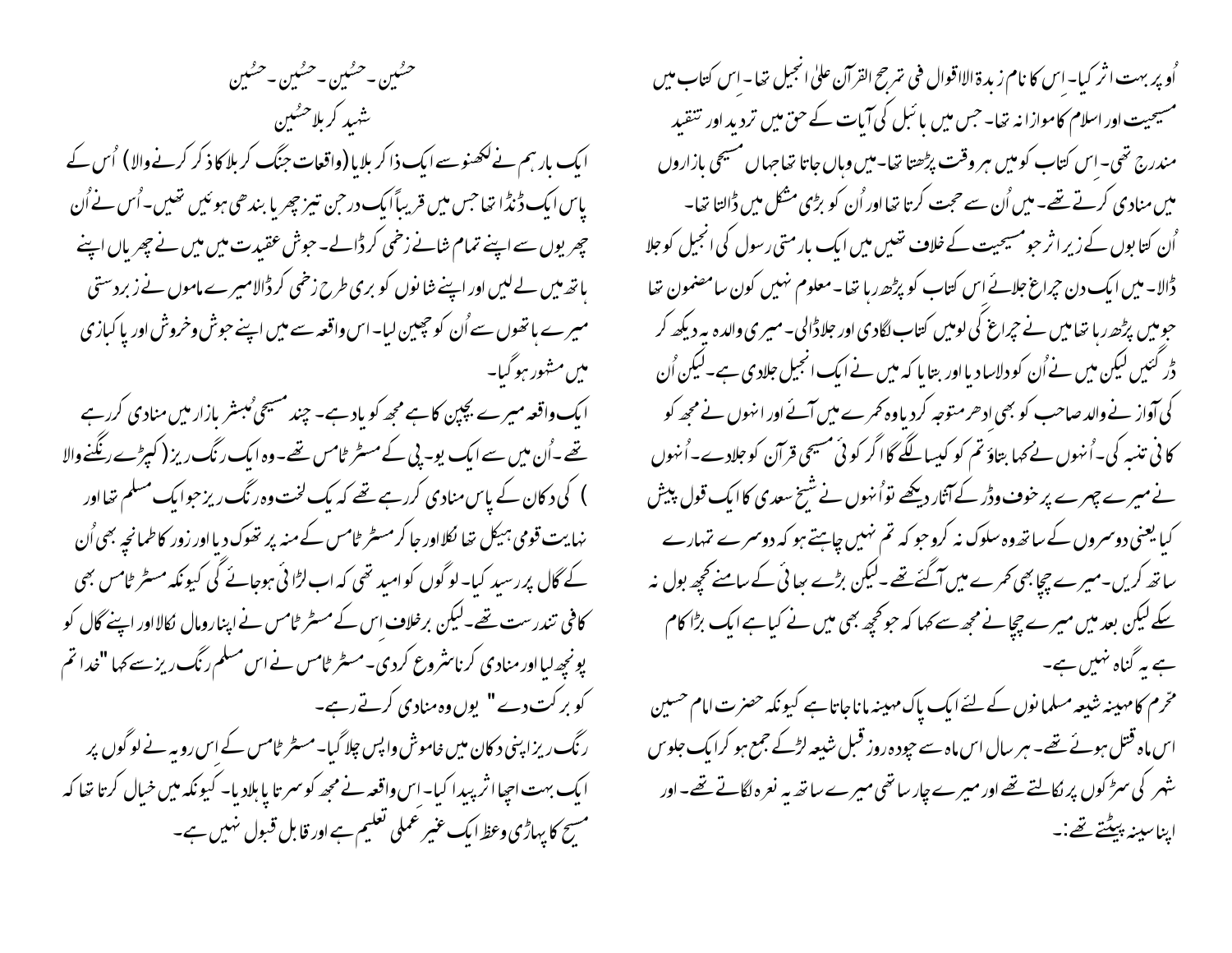گیفیت یا ئی۔ دروازے پر میرے چچامحس کھڑے تھے۔وہ مجھ کو کوالگ لے گئے اور مجھ سے کہا کہ میرے والد مسیحی ہوگئے بیں۔اور اس وجہ سے شہر میں ایک ہیچان پیدا ہو گیا ہےاور ہر شخص عم زدہ ہے کیونکہ وہ یعنی میرے والد انجمن اسلامیہ کے صدر تھے۔میں لڑکھڑا تاہوااندر داخل ہوا۔اُس وقت میرے والد گھر میں نہ تھے۔میری والدہ ،دو بہنیں اور دو سِائی تھے وہ بھی مسیحی ہوگئے تھے انہوں نے مجھ کو گلے لگالیا۔میرے ذہن سے اُس وقت تمام تفکرات اور عم کی شدت اُن سے مل کر دور ہو گئ تھی۔میرے چچاصاحب تحمرے میں آئے اور مجھ کوالگ لے جا کر بولے کہ تم اب اس مشرک خاندان کے مثر یک نہیں ہوسکتے ہو۔میں تم کو گود لےلوں گا کیونکہ میں تم سے اپنے حقیقی بچوں کی طرح محبت کرتا ہوں ( ہہ سچ ہے )میں تم کوایم۔اے تک پڑھاؤں گااور تم کو کو ٹی ٹکلیف نہ ہو گی ۔میں نے حواب دیا۔اگرچہ والد صاحب مسیحی ہوگئے ہیں لیکن میں آپ کے پاس رہوں گا اور طور سے ہر امر میں حو کہ درست اور سثر عاصحیح بیں تا بعدار ہوں گا۔جب مبیرے والد گھر آئے تووہ مجھ کو دیکھ بہت حوش ہوگئے لیکن میں اُن کے چہرے پر د کھ اور نکلیف کے نشان حو کہ اُن کے شہر والوں کے ستانے سے پیدا ہوئے تھے دیکھ بہت عمْمگین ہو گیا۔وہ میرے اس حواب سے حومیں نے چچا کو دیا تھا بہت خوش ہوئے۔ دوروز کے بعد میں شہر کے چند بزر گوں کی جانب سے بلایا گیا۔میرے ہونےوالے سسر مجھ کو ہاتھ پکڑ کروہاں تک لے گئے۔میر سے سسر نے وہاں اُن کے سامنے قرآن سٹریف کی فسم لی اور اقرار کیا کہ وہ مجھ کوایم ۔اے تک تعلیم دیں گے بسٹر طیکہ میں مسیحی نہ ہوں اور اپنے والد کی پیر وی نہ کروں۔میں نے ُاُن سے حووباں جمع تھے کہا ، کہ میرا کو ٹی ارادہ ترک اسلام کا نہیں ہے۔اور نہ ہی کوئی ارادہ اپنے عزیزوں کو ترک کرنے کا ہے جنہوں نے دین عیسوی کو قبول کرلیاہے۔میں جا نتا ہوں کہ اُن کااس میں کو ٹی برا

حب میں نے آٹھواں درجہ پاس کرلیا تو میں ایک مشن یا ئی اسکول میں داخل کرادیا گیا۔ اس اسکول میں بھی میں نے تمام یا ئبل کے ا نعامات حاصل کرے۔میر اایک ساتھی بنام نور محمد مسیحی ہوناچاہتا تھالیکن میں اُس کو ہمیشہ ایسا کرنے سے رو کتار با-طلباء اور تمام استادوں کی نظر میں میں مذہبی لیاقت اور علم میں نہایت قابل سمجھاجاتا تھا۔میں بازاروں میں اُن حِکْموں پر پہنچ جاتا تھاجہاں مسیحی منادی کرتے تھے۔میں اُن سے عجیب عجیب سوالات کرتا اور یوں اُن کے جلسوں کو درہم برہم کردیتا تھا۔ وہ شہر حہاں میر ااسکول تھا نہایت گندہ شہر تھا( اخلاقی اعتبار سے ) لہذامجھ کو بھی وباں کی ہوالگ کئی۔ یہ میراعالم شباب تھا۔ یہ وہ عالم تعاجبکہ زند گی بے حد اثریذیر ہو تی ہے۔اسکول اور بورڈ نگ باؤس کی ہوا بدی اور ناراستی سے بھری ہو ئی تھی۔ایک استاد حبو کہ بورڈنگ ہی میں رہتا تھا نہایت ہی بد کار اور سٹر پسند تھا۔اس ماحول نے میری ز ند کی میں بد کاری کے جذبات بھر دیے تھے۔اب مجھ کو اپنے گناہوں کی معافی اور تھو ٹی ہو ئی زند گی اور اُس کی خوبیوں کو دو مارہ پانے کی صرورت محسوس ہورہی تھی۔میں روز ا یک نزد یک کی مسجد میں جاتا اور نماز اور دعا کرتا کہ اے خدا تومجھے گناہوں سے رسنگاری بخش دے اور شدیطان کے باتھوں سے چھڑالے۔لیکن مجھ کو کو ٹی حواب اس دعا کا ملتا نظر نہ آیا۔گناہ کا کا نٹامیرے بدن میں ہر وقت جبھتارہتا تھااور ہمیشہ میرے دل میں تھٹکتا

اب میری زندگی میں ایک تبدیلی واقع ہوئی جبکہ میں خوش خوش گھر واپس جارہا تھا کہ اپنےوالدین کو بتاؤں کہ میں درجہ نو( ۹ ) میں خو پی کے ساتھ کامیاب ہو گیا ہوں اور بلکہ اپنے درجے میں اوّل آباہوں۔میرے چیرے پر خوشی اور مسرت کے آثار نما بال تھے لیکن حب میں شہر میں داخل ہوا تو ہر حپیز پر میں نے ایک عجیب اداسی اور رنج وغم کی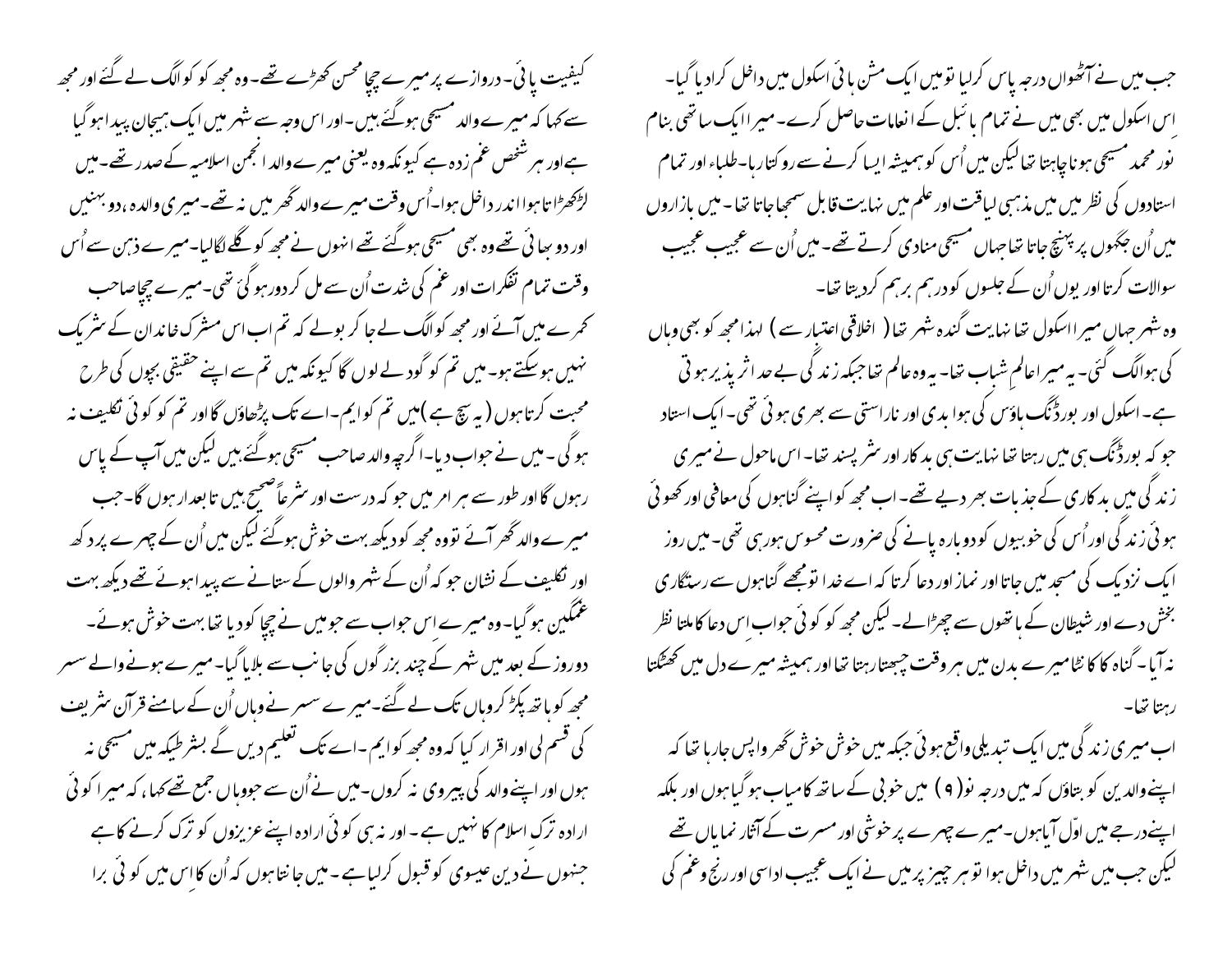لیکن یہ ذرامیرے لئے اس وقت ادق تھیں۔میرے لئے یہ مسائل ایمان لانے کے لئے بنبادی مسائل تھے حٖن کومجھے قسول کرنا تھا۔مسیح زند کی کےمطالعہ نے مجھ کواس قابل نو بناد یا تھا کہ میں اپنے والد کے نقش قدم پر چلوں اور مسیح کو اپنا بچانے والاقسول کروں - ہہ نسبت دیگرانبیاءکے مسح ہی نے اپنے قسر سے جی اٹھنے سے گناہ پر فتح حاصل کی۔ پس صرف وہی مجھ کومبیر سے گناہوں سے بچاسکتا ہے۔جس کامیں دراصل قائل ہوجکا تھا۔ اک آن واحد میں کلوری کی صلیب میرے لئے معنی خیبز بن کئی وہ صلیب پر میرے گناہوں کی خاطر مارا گیا۔اگرچہ وہ بے گناہ تھامجھ کو یقین ہوگیا کہ خدا نے میرے گناہ اس میں معاف کردئیے۔ بپتسمہ کے وقت میں نے محسوس کیا کہ گناہوں کاایک بڑا بوجھہ میرے کا ندھوں سے اتر گیا۔میں اس وقت مسر ت کا بین نہیں کرسکتاوہ کیسی عجیب مسرت تھی اور اس بات کا یقین کہ میرے گناہ معاف ہوگئے ہیں میری زندگی میں ایک چین وآرام سامعلوم ہونے لگا۔ یہ ایک ایسا تجربہ تھاجو کہ پالکل نیااور عجیب تجربہ تھاجس کامیں ذکر نہیں کرسکتا۔ میں اس وقت بالکل حوان تھا حبکہ میں نے گناہوں کی معافی اور مسیح میں نئی زند کی کا تحریہ حاصل کیا۔ حب میں اپنے مسیحی تحربے پر نظر کرتاہوں حومیں نے اُن برسوں میں حاصل کئے میر ادل اُس کے شکر اور بے بہافضل سے لیریز نظر آتا ہوں۔حوں حوں میں عمر اور علمی لباقت میں بڑھتا گیامیرے تجربے کا نظریہ بھی وسیج ہوتا گیا۔اس کی حقیقت اور زیادہ عیاں ہو تی گئی۔میر اعقیدہ کہ صرف مسح مصلوب ہی اس ٹو ٹی اور کھو ئی ہو ئی انسانیت کی امید ہے اور بھی گھر امو تا گیا۔ گناہ سے چھٹکارا اور راستیار اور یا کیمزہ زند گی کوحاصل کرناصرف مسیح ہی میں ہے۔

مقصد نہیں ہے۔اُنہوں نے کہا کہ بیہ سب درست ہے ہم کو اُن کے ارادوں کی بابت نو کوئی ننگ نہیں لیکن پھر بھی ہم آرام سے نہیں بیٹھ سکتے جبکہ ہماراصدر مشرک ہوجائے ہم پر ہر کوشش اپنے دین اور ملت کی حفاظت میں واحب ہے۔میں نے اُن سے کہا کہ میں یہ سن کرافسوس کر تاہوں ۔شاید آپ مجھ کو دائرہ اسلام میں رہنے کے لئے لالچ دے رہے

اسی رات میں نے اپنے والد سے دل کھول کر باتیں کیں۔انہوں لے <sub>ک</sub>ہا،میں تم کو اپنے بپشمسہ کی خسر اس لئے نہیں دی کہ ایسا نہ ہو کہ تہارے امتحان میں کو ٹی گڑ بڑواقع ہو۔وہ پچھلے بیس ( • ۲ )سال سے حق کی تلاش میں تھے بالاآخر اُن کو حق مسح ہی میں ملا۔وہ میرے اس فیصلہ سے حومیں نے اپنے حق میں بزر گان دین کے روبرو کیا تھا بے حد خوش ہوئے۔اُن کا استئلال اور وقار اور محبت آمیز صبر کے طریقے اور اُن کا د کھ اٹھا نااُن تمام چیزوں نے میرے ذہن پرایک ایسا نقش حماد پا کہ میں نے بھی فیصلہ کرلیا کہ میں انجیل سٹریف کامطالعہ کروں گا تا کہ وہ جییز معلوم کروں جس نے میرے والدیرا ٹر کیا

انجیل کےمطالعہ میں میرے والد نے خود میری مد د کی۔ کتابیں حوانہوں نے مجھ کو پڑھنے کے لئے دیں اُن میں سے ایک فینڈر صاحب کی کتاب بنام "میزان الحق" اور ا یک ٹریڑل صاحب کی کتاب بنام "اسلام کے اعتراض مسیحیت پر" تھی۔اور کحچھ کتابیں حبوامام دین کی تصنیف کردہ تھیں -میں نے اُن کتا بوں کو بڑی ہوشیاری سے پڑھا۔ان کتابوں نے مجھ کو قائل کردیا کہ انجیل سٹریف مستند ہے جس میں مسج کے سچے اقوال مندرج بیں۔اب حور کاوٹ میرے بپتسمہ لینے میں تھی توصرف ان تین مسائل پر تھی (۱)الوہیت مسح ،(۲) کفارہ ،(سل) تثلیث ۔میرےوالد نے مجھ کوچند اور کتابیں دیں